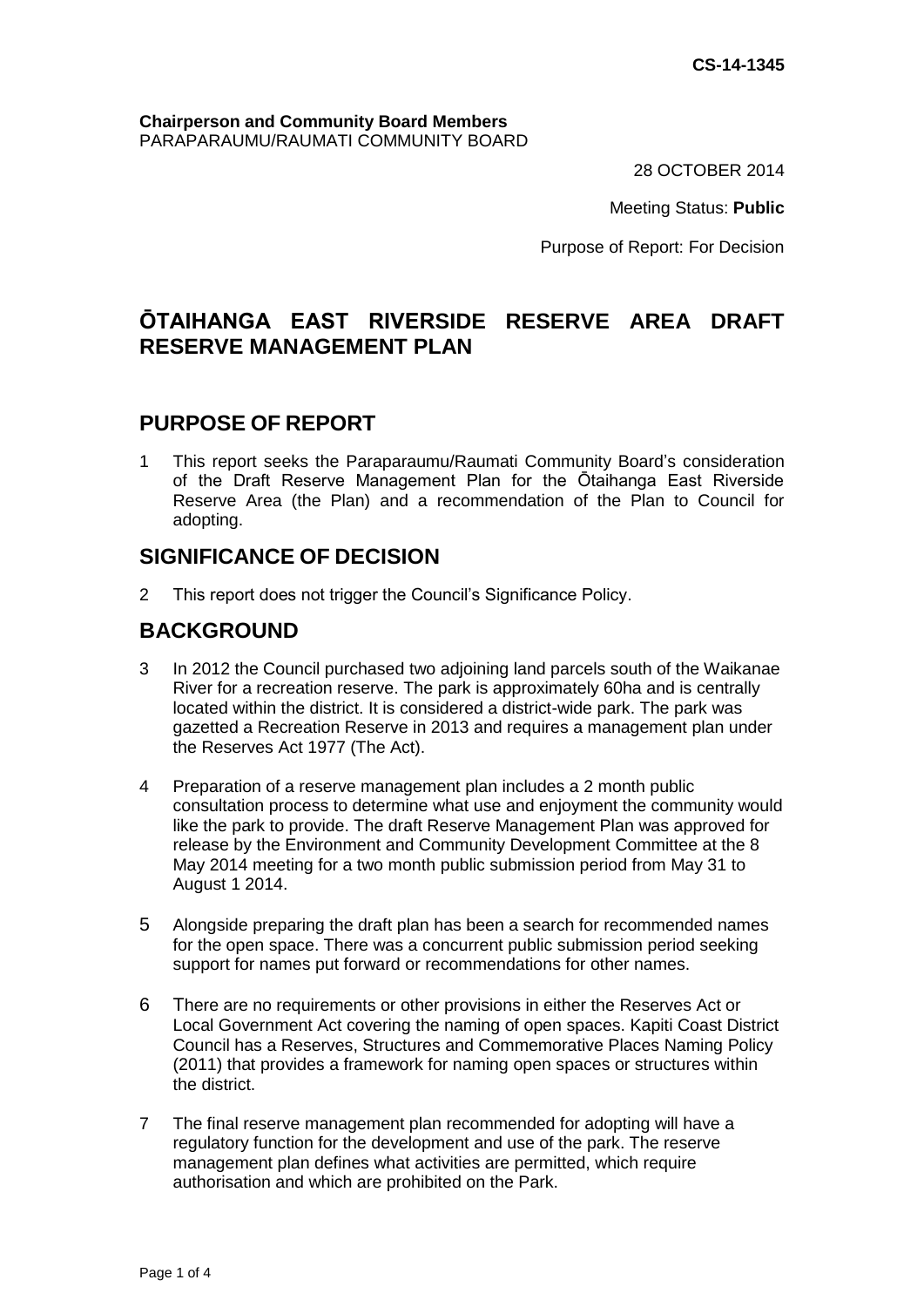- 8 This Reserve Management Plan provides a framework for carrying out the future management of this reserve in an integrated way. It sets out the governing principles for management. To assist long term planning of the on-going development of the park a comprehensive development plan should be prepared.
- 9 A Development Plan will be prepared in 2015 following adoption of the Reserve Management Plan. The Development Plan will be consistent with the policies and principles of the Reserve Management Plan.

## **CONSIDERATIONS**

#### **Issues**

- 10 Two hundred and thirty nine submissions were received on the draft Reserve Management Plan. Approximately 30 submitters expressed an interest in speaking in support of their submissions. Submissions were heard by the Environment and Community Development Committee on 11 September 2014.
- 11 Submissions were received from the following groups; Forest and Bird, Kapiti Fly Fishing Club, Keep Paraparaumu Beautiful, Waikanae Association Football Club, Capitol BloKarts, NZ Motorcamp Association, Fish and Game, Greater Wellington Regional Council, Transpower, Sport Wellington, Regional Disability Network, Wellington Tenths Trust, Palmerston North Maori Reserve and Te Āti Awa ki Whakarongotai Charitable Trust.
- 12 None of the submissions proposed any major changes to the draft plan. Most submissions (more than 75%) relate to possible developments on the park and will inform the development plan.
- 13 No significant changes are recommended to the overall vision and key objectives. Twenty five submissions make suggestions that result in clarification, correction or minor changes to the draft Plan as follows;
	- addition of a plant list, a definitions page, a list of figures,
	- completion of references,
	- specific health and safety policies for Transpower,
	- clarification around animal access (dogs and horses),
	- recognition of Te Āti Awa as mana whenua within the park,
	- inclusion of education within activities.
	- clarification around opening times and times of use.

The draft plan has been updated to include all these points.

- 14 The draft plan is being externally reviewed prior to being presented to the Council for adoption. The review will consider the Plan's consistency with the Act and identify any technical issues that should be addressed.
- 15 As part of the consultation Te Āti Awa ki Whakarongotai has been reviewing relevant sections of the document including Iwi History, Rongoā, Cultural Values and Activities. These sections have been updated to reflect their input and will need final confirmation with the iwi prior to the Plan's adoption.
- 16 Sixty seven submissions were received with recommendations of or in support of a name. A number of submitters spoke in support of their recommendations. 9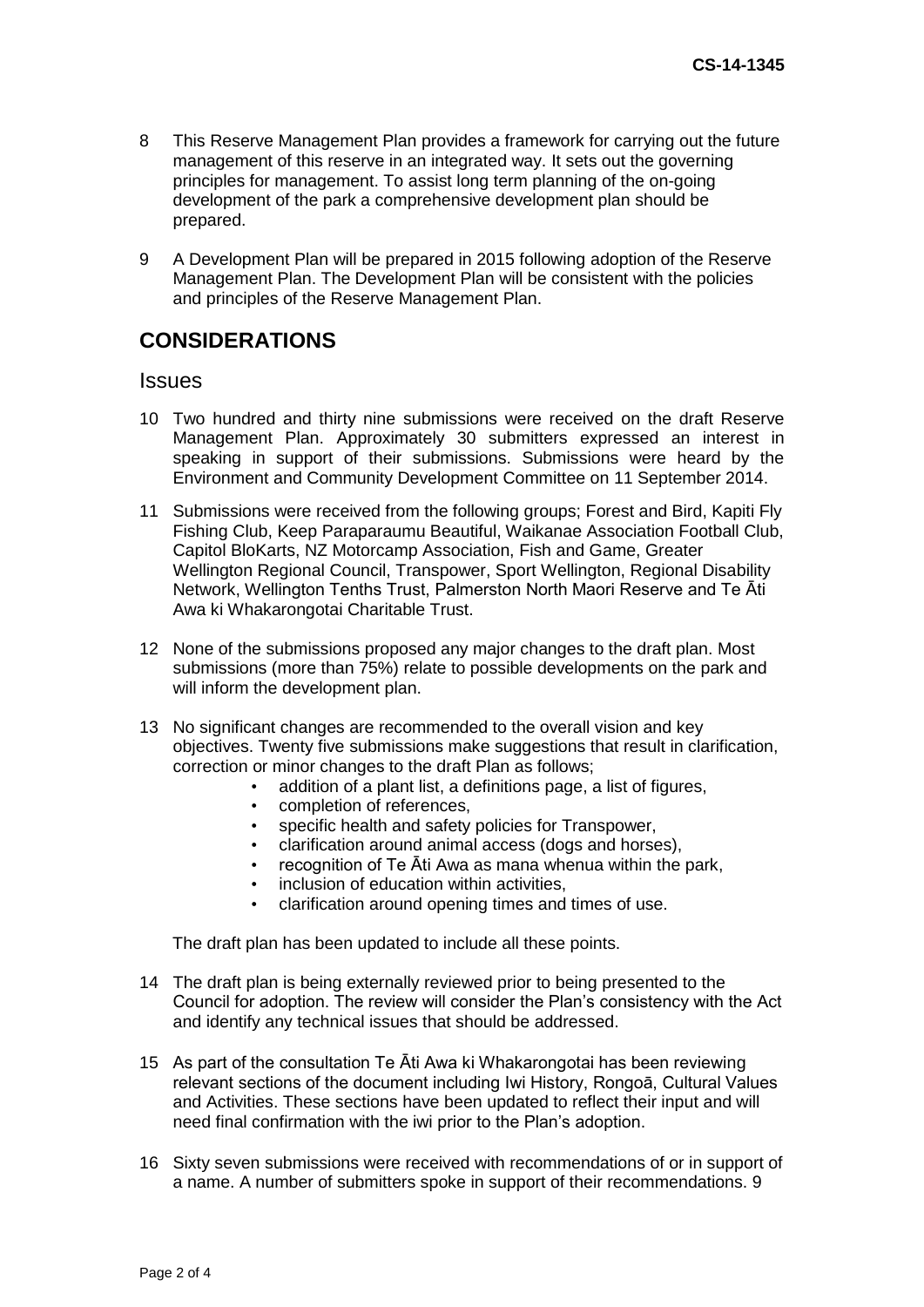names were proposed and will be tested against the criteria in Council's naming policy. The name of the park is not included in this report. It will be separately reported to the Council.

### Financial Considerations

- 17 There are minor direct financial considerations with preparation of the reserve management plan that will be accommodated from existing budget.
- 18 An adopted Reserve Management Plan will define what activities are permitted, require authorisation or are prohibited on the park. It will outline what Council's responsibilities are for monitoring and managing activities as well as what assets Council may provide in general and the respective levels of service. These activities will generate operational costs.
- 19 The Reserve Management Plan will provide the framework for a Development Plan. The Development Plan will outline and map specific developments on site. Some of these developments may be private. Council developments will be aligned with the Long Term Plan, Annual Plan and Asset Management Plan in which projects will be identified and budgeted.

#### Legal Considerations

- 20 The Reserve Management Plan has been prepared as required in accordance with the Reserves Act 1977.
- 21 There are no other legal considerations with this report.

#### **Delegation**

22 The Community Board has the authority to consider this matter under Part D of the Governance Structure, Clause 10.16; Community Boards have *'Authority to make recommendations to Council after reviewing existing, or considering new draft Reserve Management Plans for local public parks and reserves within its areas.'*

#### **Consultation**

- 23 The draft Reserve Management Plan was approved for release for public consultation by the Environment and Community Development Committee on 8 May 2014.
- 24 There was a two month public submission period from May 31 to August 1 2014 as required under the Reserves Act 1977. Interest groups were notified, advertisements were placed in all the local papers and two open days were held on the park. Site visits were arranged with groups who expressed an interest.
- 25 A briefing paper was given to Te Whakaminenga o Kāpiti 15 July 2014.
- 26 A briefing paper was given to the Paraparaumu/Raumati and Waikanae Community Boards 23 July 2014.
- 27 Paraparaumu/Raumati and Waikanae Community Boards are being asked to provide comment on the Plan as the park is on the boundary of two communities with access from Lancelot Grove in Paraparaumu/Raumati and access off Te Arawai Bridge from Waikanae.